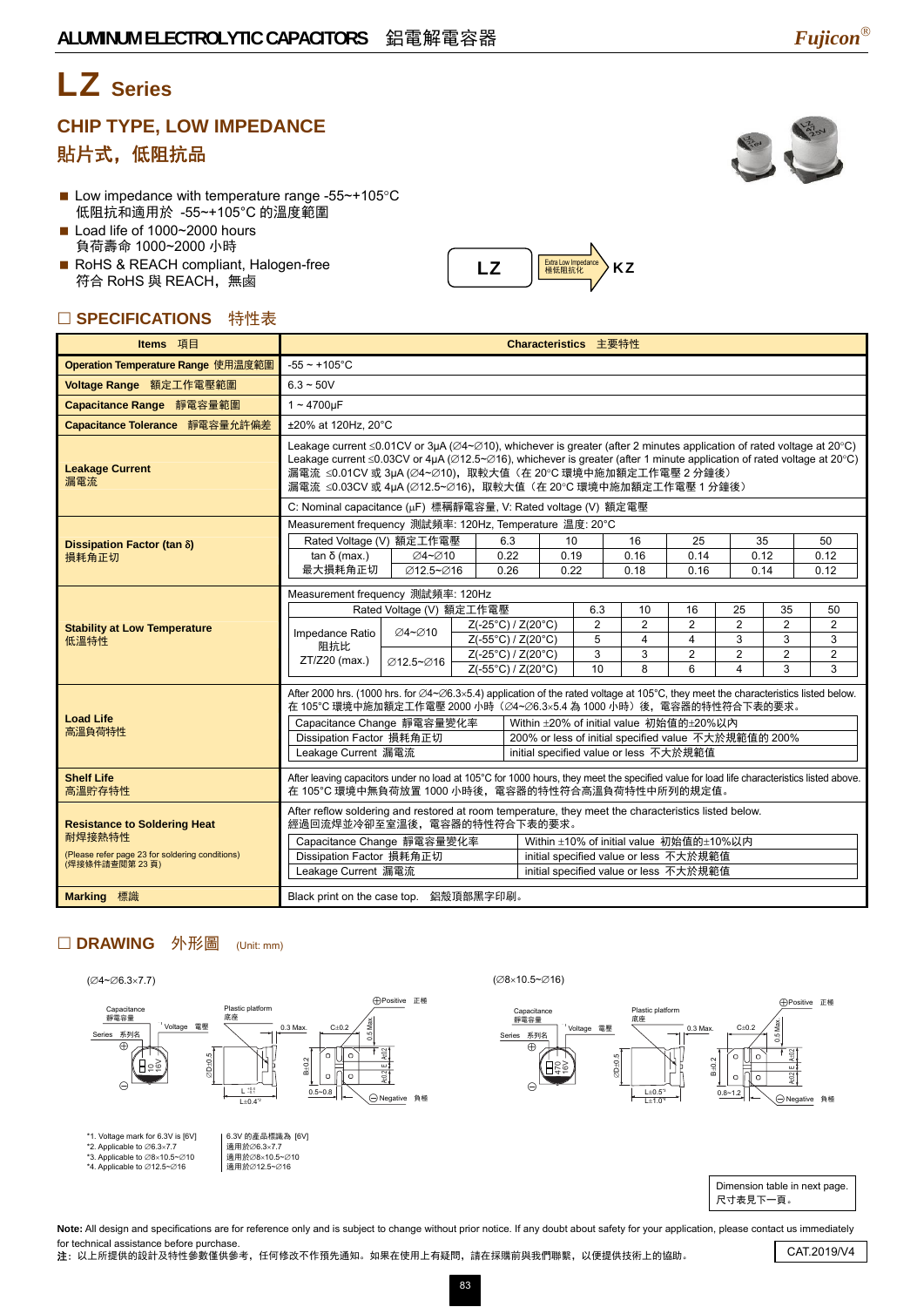

## LZ **Series**

#### □ DIMENSIONS (Unit: mm) 尺寸表

| ØDxL        | $4 \times 5.4$ | $5 \times 5.4$ | $6.3 \times 5.4$ | $6.3 \times 7.7$ | 8 x 10.5 | $10 \times 10.5$ | $10 \times 13.5$ | $12.5 \times 13.5$ | $12.5 \times 16$ | 16 x 16.5 |
|-------------|----------------|----------------|------------------|------------------|----------|------------------|------------------|--------------------|------------------|-----------|
| A           | 2.0            | 2.2            | 2.6              | 2.6              | 3.0      | 3.3              | 3.3              | 4.9                | 4.9              | 5.8       |
| в           | 4.3            | 5.3            | 6.6              | 6.6              | 8.4      | 10.4             | 10.4             | 13.0               | 13.0             | 17.0      |
| C.          | 4.3            | 5.3            | 6.6              | 6.6              | 8.4      | 10.4             | 10.4             | 13.0               | 13.0             | 17.0      |
| $E \pm 0.2$ | 1.0            | 1.4            | 1.9              | 1.9              | 3.1      | 4.7              | 4.7              | 4.7                | 4.7              | 6.4       |
|             | 5.4            | 5.4            | 5.4              | 7.7              | 10.5     | 10.5             | 13.5             | 13.5               | 16.0             | 16.5      |

#### □ DIMENSIONS & MAXIMUM PERMISSIBLE RIPPLE CURRENT & IMPEDANCE 規格尺寸及最大允許紋波電流及阻抗值

|                 | <b>WV</b> | 6.3                                               |                       |                     | 10                                       |                | 16           |                                                     |                       |                      |
|-----------------|-----------|---------------------------------------------------|-----------------------|---------------------|------------------------------------------|----------------|--------------|-----------------------------------------------------|-----------------------|----------------------|
| Code<br>$\mu$ F | 代碼        |                                                   | 0J                    |                     | <b>1A</b>                                |                | 1C           |                                                     |                       |                      |
| 10              | 100       |                                                   |                       |                     |                                          |                |              | $4 \times 5.4$                                      | 3.0                   | 60                   |
| 15              | 150       |                                                   |                       |                     |                                          |                |              | $5 \times 5.4$<br>$(4 \times 5.4)$                  | 1.8<br>(3.0)          | 95<br>(60)           |
| 22              | 220       | $4 \times 5.4$                                    | 3.0                   | 60                  | $5 \times 5.4$<br>$(4 \times 5.4)$       | 1.8<br>(3.0)   | 95<br>(60)   | $5 \times 5.4$<br>$(4 \times 5.4)$                  | 1.8<br>(3.0)          | 95<br>(60)           |
| 33              | 330       | $5 \times 5.4$<br>$(4 \times 5.4)$                | 1.8<br>(3.0)          | 95<br>(60)          | $5 \times 5.4$<br>$(4 \times 5.4)$       | 1.8<br>(3.0)   | 95<br>(60)   | $6.3 \times 5.4$<br>(5 × 5.4)                       | 1.0<br>(1.8)          | 140<br>(95)          |
| 47              | 470       | $5 \times 5.4$                                    | 1.8                   | 95                  | $6.3 \times 5.4$                         | 1.0            | 140          | $6.3 \times 5.4$                                    | 1.0                   | 140                  |
| 68              | 680       | $(4 \times 5.4)$<br>$6.3 \times 5.4$<br>(5 × 5.4) | (3.0)<br>1.0<br>(1.8) | (60)<br>140<br>(95) | (5 × 5.4)<br>$6.3 \times 5.4$            | (1.8)<br>1.0   | (95)<br>140  | (5 × 5.4)<br>$6.3 \times 7.7$<br>$(6.3 \times 5.4)$ | (1.8)<br>0.6<br>(1.0) | (95)<br>230<br>(140) |
| 100             | 101       | $6.3 \times 5.4$<br>(5 × 5.4)                     | 1.0<br>(1.8)          | 140<br>(95)         | $6.3 \times 7.7$<br>$(6.3 \times 5.4)$   | 0.6<br>(1.0)   | 230<br>(140) | $6.3 \times 7.7$<br>$(6.3 \times 5.4)$              | 0.6<br>(1.0)          | 230<br>(140)         |
| 150             | 151       | $6.3 \times 7.7$<br>$(6.3 \times 5.4)$            | 0.6<br>(1.0)          | 230<br>(140)        | $6.3 \times 7.7$<br>$(6.3 \times 5.4)$   | 0.6<br>(1.0)   | 230<br>(140) | $6.3 \times 7.7$                                    | 0.6                   | 230                  |
| 220             | 221       | $6.3 \times 7.7$<br>$(6.3 \times 5.4)$            | 0.6<br>(1.0)          | 230<br>(140)        | $6.3 \times 7.7$                         | 0.6            | 230          | $8 \times 10.5$<br>$(6.3 \times 7.7)$               | 0.3<br>(0.6)          | 450<br>(230)         |
| 330             | 331       | $6.3 \times 7.7$                                  | 0.6                   | 230                 | $8 \times 10.5$                          | 0.3            | 450          | $10 \times 10.5$<br>$(8 \times 10.5)$               | 0.15<br>(0.3)         | 670<br>(450)         |
| 470             | 471       | $8 \times 10.5$<br>$(6.3 \times 7.7)$             | 0.3<br>(0.6)          | 450<br>(230)        | $8 \times 10.5$                          | 0.3            | 450          | $10 \times 10.5$<br>$(8 \times 10.5)$               | 0.15<br>(0.3)         | 670<br>(450)         |
| 680             | 681       | $8 \times 10.5$                                   | 0.3                   | 450                 | $10 \times 10.5$                         | 0.15           | 670          | $10 \times 10.5$                                    | 0.15                  | 670                  |
| 1000            | 102       | $10 \times 10.5$<br>$(8 \times 10.5)$             | 0.15<br>(0.3)         | 670<br>(450)        | $10 \times 10.5$                         | 0.15           | 670          | $10 \times 10.5$                                    | 0.15                  | 670                  |
| 1500            | 152       | $10 \times 13.5$<br>$(10 \times 10.5)$            | 0.13<br>(0.15)        | 750<br>(670)        | $12.5 \times 13.5$<br>$(10 \times 13.5)$ | 0.11<br>(0.13) | 820<br>(750) | $12.5 \times 13.5$                                  | 0.11                  | 820                  |
| 2200            | 222       | $12.5 \times 13.5$<br>$(10 \times 13.5)$          | 0.11<br>(0.13)        | 820<br>(750)        | $12.5 \times 16$                         | 0.09           | 950          | $16 \times 16.5$<br>$(12.5 \times 16)$              | 0.08<br>(0.09)        | 1260<br>(950)        |
| 3300            | 332       | $12.5 \times 16$<br>$(12.5 \times 13.5)$          | 0.09<br>(0.11)        | 950<br>(820)        | $16 \times 16.5$                         | 0.08           | 1260         | $16 \times 16.5$                                    | 0.08                  | 1260                 |
| 4700            | 472       | $16 \times 16.5$                                  | 0.08                  | 1260                | $16 \times 16.5$                         | 0.08           | 1260         |                                                     |                       |                      |

| <b>WV</b><br>25<br>Code<br>$\mu$ F<br>1E<br>代碼 |                 |                                        |              |              |                                        | 35           |              | 50                                     |                                                |                                                        |  |
|------------------------------------------------|-----------------|----------------------------------------|--------------|--------------|----------------------------------------|--------------|--------------|----------------------------------------|------------------------------------------------|--------------------------------------------------------|--|
|                                                |                 |                                        | 1V           |              | 1H                                     |              |              |                                        |                                                |                                                        |  |
| $\mathbf{1}$                                   | 010             |                                        |              |              | $4 \times 5.4$                         | 3.0          | 60           | $4 \times 5.4$                         | 5.0                                            | 30                                                     |  |
| 1.5                                            | <b>1R5</b>      |                                        |              |              | $4 \times 5.4$                         | 3.0          | 60           | $4 \times 5.4$                         | 5.0                                            | 30                                                     |  |
| 2.2                                            | 2R <sub>2</sub> |                                        |              |              | $4 \times 5.4$                         | 3.0          | 60           | $4 \times 5.4$                         | 5.0                                            | 30                                                     |  |
| 3.3                                            | 3R3             |                                        |              |              | $4 \times 5.4$                         | 3.0          | 60           | $4 \times 5.4$                         | 5.0                                            | 30                                                     |  |
| 4.7                                            | <b>4R7</b>      | $4 \times 5.4$                         | 3.0          | 60           | $4 \times 5.4$                         | 3.0          | 60           | $5 \times 5.4$                         | 3.0                                            | 50                                                     |  |
| 6.8                                            | <b>6R8</b>      | $4 \times 5.4$                         | 3.0          | 60           | $5 \times 5.4$                         | 1.8          | 95           | $6.3 \times 5.4$                       | 2.0                                            | 70                                                     |  |
| 10                                             | 100             | $5 \times 5.4$<br>$(4 \times 5.4)$     | 1.8<br>(3.0) | 95<br>(60)   | $5 \times 5.4$<br>$(4 \times 5.4)$     | 1.8<br>(3.0) | 95<br>(60)   | $6.3 \times 5.4$                       | 2.0                                            | 70                                                     |  |
| 15                                             | 150             | $6.3 \times 5.4$                       | 1.8          | 95           | $5 \times 5.4$                         | 1.8          | 95           | $6.3 \times 5.4$                       | 2.0                                            | 70                                                     |  |
| 22                                             | 220             | $6.3 \times 5.4$<br>(5 × 5.4)          | 1.0<br>(1.8) | 140<br>(95)  | $6.3 \times 5.4$<br>(5 × 5.4)          | 1.0<br>(1.8) | 140<br>(95)  | $6.3 \times 7.7$<br>$(6.3 \times 5.4)$ | 1.0<br>(2.0)                                   | 120<br>(70)                                            |  |
| 33                                             | 330             | $6.3 \times 5.4$<br>(5 × 5.4)          | 1.0<br>(1.8) | 140<br>(95)  | $6.3 \times 7.7$<br>$(6.3 \times 5.4)$ | 0.6<br>(1.0) | 230<br>(140) | $6.3 \times 7.7$                       | 1.0                                            | 120                                                    |  |
| 47                                             | 470             | $6.3 \times 7.7$<br>$(6.3 \times 5.4)$ | 0.6<br>(1.0) | 230<br>(140) | $6.3 \times 7.7$<br>$(6.3 \times 5.4)$ | 0.6<br>(1.0) | 230<br>(140) | $6.3 \times 7.7$                       | 1.0                                            | 120                                                    |  |
| 68                                             | 680             | $6.3 \times 7.7$                       | 0.6          | 230          | $6.3 \times 7.7$                       | 0.6          | 230          | $8 \times 10.5$                        | 0.6                                            | 300                                                    |  |
| 100                                            | 101             | $6.3 \times 7.7$                       | 0.6          | 230          | $8 \times 10.5$<br>$(6.3 \times 7.7)$  | 0.3<br>(0.6) | 450<br>(230) | $8 \times 10.5$                        | 0.6                                            | 300                                                    |  |
|                                                |                 |                                        |              |              |                                        |              |              | $10 \times 10.5$                       | 0.3                                            | 500                                                    |  |
| 150                                            | 151             | $8 \times 10.5$<br>$(6.3 \times 7.7)$  | 0.3<br>(0.6) | 450<br>(230) | $8 \times 10.5$                        | 0.3          | 450          | Case size<br>∅D×L(mm)<br>尺寸            | Impedance $(\Omega)$<br>at 20°C, 100KHz<br>阻抗值 | Ripple current<br>(mA rms) at<br>105°C, 100KHz<br>紋波電流 |  |

Note: All design and specifications are for reference only and is subject to change without prior notice. If any doubt about safety for your application, please contact us immediately for technical assistance before purchase.

for technical assistance before purchase.<br>注: 以上所提供的設計及特性參數僅供參考,任何修改不作預先通知。如果在使用上有疑問,請在採購前與我們聯繫,以便提供技術上的協助。 CAT.2019/V4